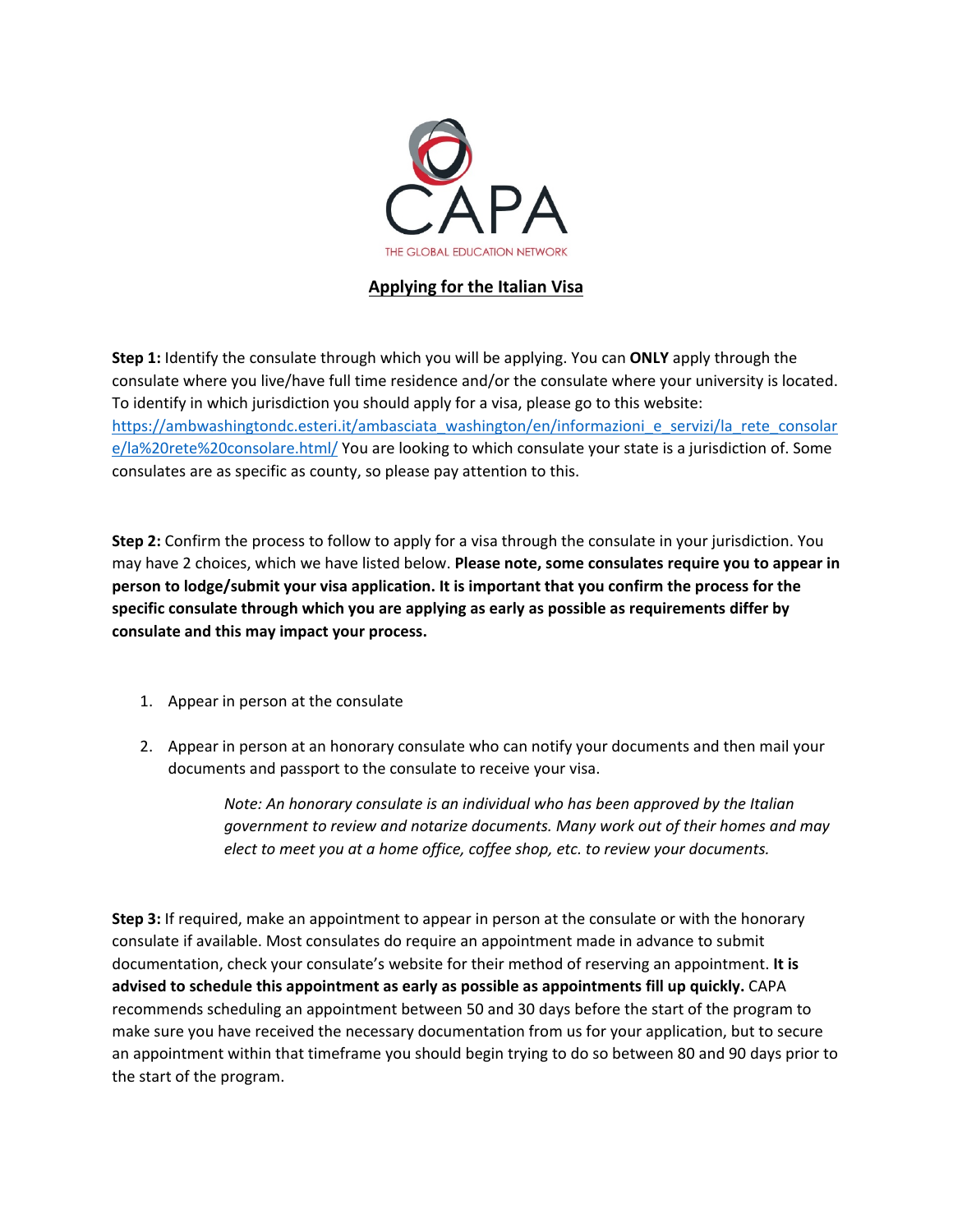**Step 4:** Download and complete the long-term visa application form (National D) for stays over 90 days from the consulate website. Please be sure to use the instructions provided by CAPA to complete this. If you have any questions, don't hesitate to reach out to your program manager.

**Step 5:** Gather/collect the required documents listed for the student visa on your jurisdiction's consulate website. It's advisable to make photocopies of each of your supporting documents. The list of links can be accessed here:

[https://ambwashingtondc.esteri.it/ambasciata\\_washington/en/informazioni\\_e\\_servizi/la\\_rete\\_consolar](https://ambwashingtondc.esteri.it/ambasciata_washington/en/informazioni_e_servizi/la_rete_consolare/la%20rete%20consolare.html/) [e/la%20rete%20consolare.html/](https://ambwashingtondc.esteri.it/ambasciata_washington/en/informazioni_e_servizi/la_rete_consolare/la%20rete%20consolare.html/)

Note that some of these may need to be provided to you by either CAPA or your home institution's Study Abroad Office. You will likely also have a visa fee to pay. These can vary per consulate, as can also the method through which payment will be made.

CAPA will provide you with the following:

- Letter filled out from the University in Italy confirming the enrolment of the student, program dates, duration, and specifying the address of the student's accommodation
- Proof of medical insurance
- CAPA Acceptance letter

We can also provide you with a proof of enrollment template letter to give to your home university to be completed on your behalf. Please let us know if you need this.

Make sure to review the required documents carefully for any notes pertaining to specific details, such as exact amounts for proof of funding, as well as documents requiring notarization.

**Step 6:** Once complete, lodge/submit the application as instructed either in person with plans to also pick up in person, or through mailing if permitted. If you have elected to receive your passport back by mail, you will likely need to provide a pre-paid envelope. The instructions for this should be included on the consulate's website.

**Important:** You will need to bring the letter in Italian which you receive from CAPA with you to Florence. Please retain a copy for your records or save the copy you receive back from the consulate if you are required to submit two copies.

**Step 7:** Your visa will be inside of your passport. Please review the details of your visa for accuracy.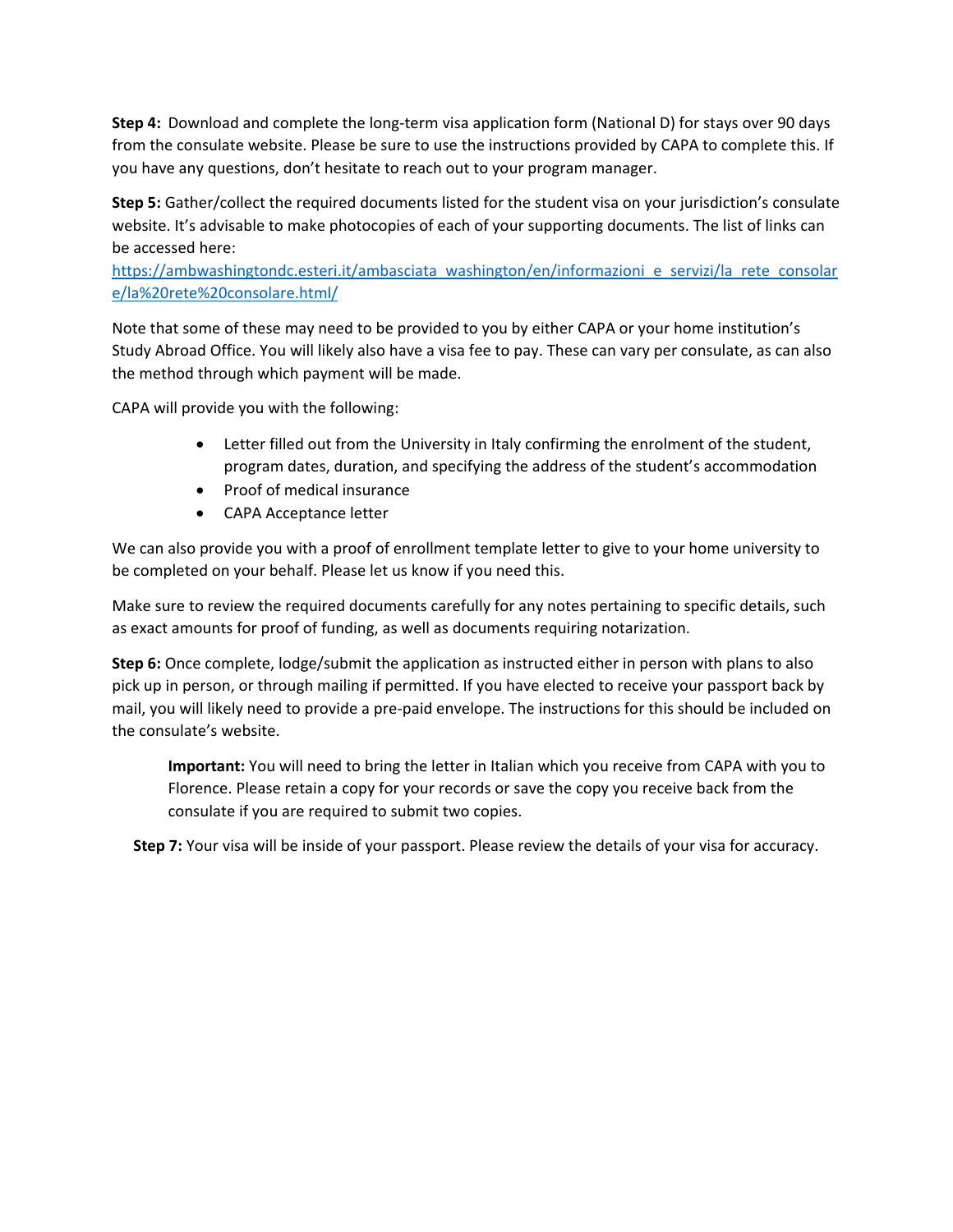## **Italian Consulate Locations**

## [Embassy of Italy in Washington D.C. Website](https://ambwashingtondc.esteri.it/Ambasciata_Washington/en)

| Consulate            | <b>Contact Information</b>             | <b>Jurisdiction</b>                            |
|----------------------|----------------------------------------|------------------------------------------------|
| Website              |                                        |                                                |
| <b>Boston</b>        | 600 Atlantic Ave.                      | Maine, Massachusetts, New Hampshire,           |
|                      | Boston, MA 02110                       | Rhode Island, Vermont                          |
|                      | Tel: (617) 722-9201/02/03              |                                                |
|                      | E-mail: urp.boston@esteri.it           |                                                |
| Chicago              | 500 North Michigan Ave., Suite 1850    | Colorado, Illinois, Iowa, Kansas, Minnesota,   |
|                      | Chicago, IL 60611                      | Missouri, Nebraska, North Dakota, South        |
|                      | Tel: (312) 467-1550                    | Dakota, Wisconsin, Wyoming                     |
|                      | E-mail: italcons.chicago@esteri.it     |                                                |
| <b>Houston</b>       | 1300 Post Oak Blvd., Suite 660         | Arkansas, Louisiana, Oklahoma, Texas           |
|                      | Houston, TX 77056                      |                                                |
|                      | Tel: (713) 850-7520                    |                                                |
|                      | E-mail: italcons.houston@esteri.it     |                                                |
| <b>Los Angeles</b>   | 1900 Avenue of the Stars, Suite 1250   | Arizona, California (the following Counties:   |
|                      | Los Angeles, CA 90067                  | Imperial Valley, Kern, Los Angeles, Orange,    |
|                      | Tel: (310) 820-0622                    | Riverside, Santa Barbara, San Bernardino, San  |
|                      | E-mail: consolato.losangeles@esteri.it | Diego, San Luis Obispo, Ventura), New Mexico,  |
|                      |                                        | Nevada.                                        |
| Miami                | 4000 Ponce de Leon Blvd., Suite 590    | Alabama, British Virgin Islands, Cayman        |
|                      | Coral Gables, FL 33146                 | Islands, Florida, Georgia, Island of Saba,     |
|                      | Tel: (305) 374-6322                    | Mississippi, Puerto Rico, St. Maarten, St.     |
|                      | E-mail:                                | Eustatius, South Carolina, Turks and Caicos,   |
|                      | italianconsulate.miami@esteri.it       | U.S. Virgin Islands.                           |
| <b>New York</b>      | 690 Park Ave.                          | New York, Connecticut, New Jersey (the         |
|                      | New York, NY 10065                     | following Counties: Bergen, Essex, Hudson,     |
|                      | Tel: (212) 737-9100                    | Hunterdon, Mercer, Middlesex, Monmouth,        |
|                      | E-mail: info.newyork@esteri.it         | Morris, Passaic, Somerset, Sussex, Union,      |
|                      |                                        | Warren) and the British Territories of Bermuda |
|                      |                                        | Islands                                        |
| <b>San Francisco</b> | 2590 Webster St.                       | Alaska, California (except the following       |
|                      | San Francisco, CA 94115                | counties: Imperial Valley, Kern, Los Angeles,  |
|                      | Tel: (415) 292-9200                    | Orange, Riverside, San Diego, Santa Barbara,   |
|                      | E-mail: it.sanfrancisco@esteri.it      | San Bernardino, San Luis Obispo and Ventura,   |
|                      |                                        | which fall within the jurisdiction of the      |
|                      |                                        | Consulate General in Los Angeles), Idaho,      |
|                      |                                        | Montana, Oregon, Utah, Washington, Hawai'i.    |
|                      |                                        | Also, the following American territories of:   |
|                      |                                        | Guam, Northern Mariana Islands, Samoa,         |
|                      |                                        | Wake Island, Midways Islands, Johnston Atoll.  |